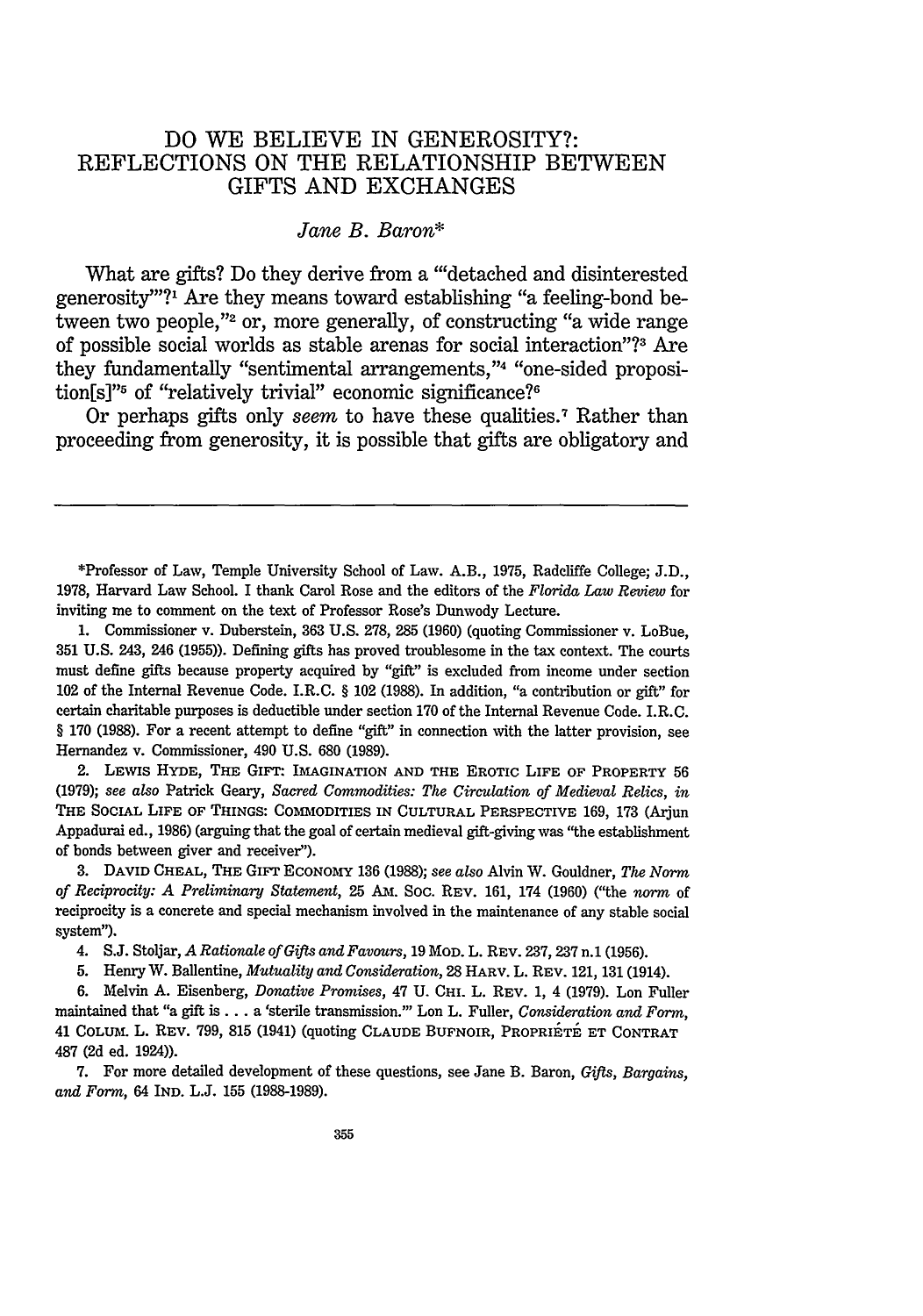interested.<sup>8</sup> The feelings they reflect or construct may be less those of trust and connection than of domination and control.<sup>9</sup> Instead of being economically insignificant, gifts and the process by which they are exchanged may constitute a unique and important economy of non-material as well as material goods.<sup>10</sup>

What are exchanges? Are they impersonal, precisely calculated transactions designed to satisfy the preferences of self-interested rational utility maximizers?" Do exchanges empower individuals and foster autonomy by allowing people to determine their own legal relations?12 Are they economically significant transactions "which conduce **.. .** to the production of wealth and the division of labor. . . **.?13**

Or perhaps exchanges only *seem* to have these qualities. Perhaps, as Professor Rose suggests, "the category of exchange requires the very element of unilateral generosity that seems to make gift so strange.'14 Perhaps the self-interest that purportedly drives productive markets requires forms of trust and cooperation conventionally associated with gifts.<sup>15</sup> Perhaps conventional economic productivity requires a complex interaction of gift-giving and exchange-bargaining.16

**8.** MARCEL MAuss, THE GIFT: FORMS AND FUNCTIONS OF EXCHANGE IN ARCHAIC SOCIETIES 1 (Ian Cunnison trans., 1967).

9. C.A. GREGORY, GIFTS AND COMMODITIES 19 (1982). Gregory distinguished clan-based from class-based societies in this respect. See *id.* at 15-24. Others have been willing to generalize more widely. See, e.g., Barry Schwartz, *The Social Psychology of the* Gift, 73 AM. J. Soc. 1, 4 (1967) (arguing that, through gifts, people maintain ascendancy by regulating the indebtedness of others to them).

10. *See* George C. Homans, *Social Behavior as Exchange,* 63 AM. J. Soc. 597, 606 (1958) (suggesting that social behavior is an economy in which "[p]ersons that give much to others try to get much from them, and persons that get much from others are under pressure to give much to them").

11. *See* Carol M. Rose, *Property as Storytelling: Perspectives from Game Theory, Narrative Theory, Feminist Theory,* 2 YALE J.L. & HUMAN. 37, 42 (1990); *see also* GREGORY, *supra* note 9, at 19 (noting that in a class-based economy, "commodity exchange establishes a relationship between the objects exchanged, whereas gift exchange establishes a relationship between the subjects").

12. *See* Fuller, *supra* note 6, at 809.

13. *Id.* at 815; *see also* Paul R. Hays, *Formal Contracts and Consideration: A Legislative Program,* 41 COLUM. L. REV. 849, 853 (1941) ("The enforcement of business exchange promises plays an important part in the working of our economic system."); Edwin W. Patterson, *An Apology for Consideration,* 58 COLUM. L. REV. 929, 946 (1958) ("Bargaining is an important pattern of conduct in economic activities that serve our material wants . . **").**

14. Carol M. Rose, *Giving, Trading, Thieving, and Trusting: How and Why Gifts Become Exchanges, and (More Importantly) Vice Versa,* 44 FLA. L. REV. 295, 315 (1992).

15. *See id.;* see *also Rose, supra* note 11, at 52-53: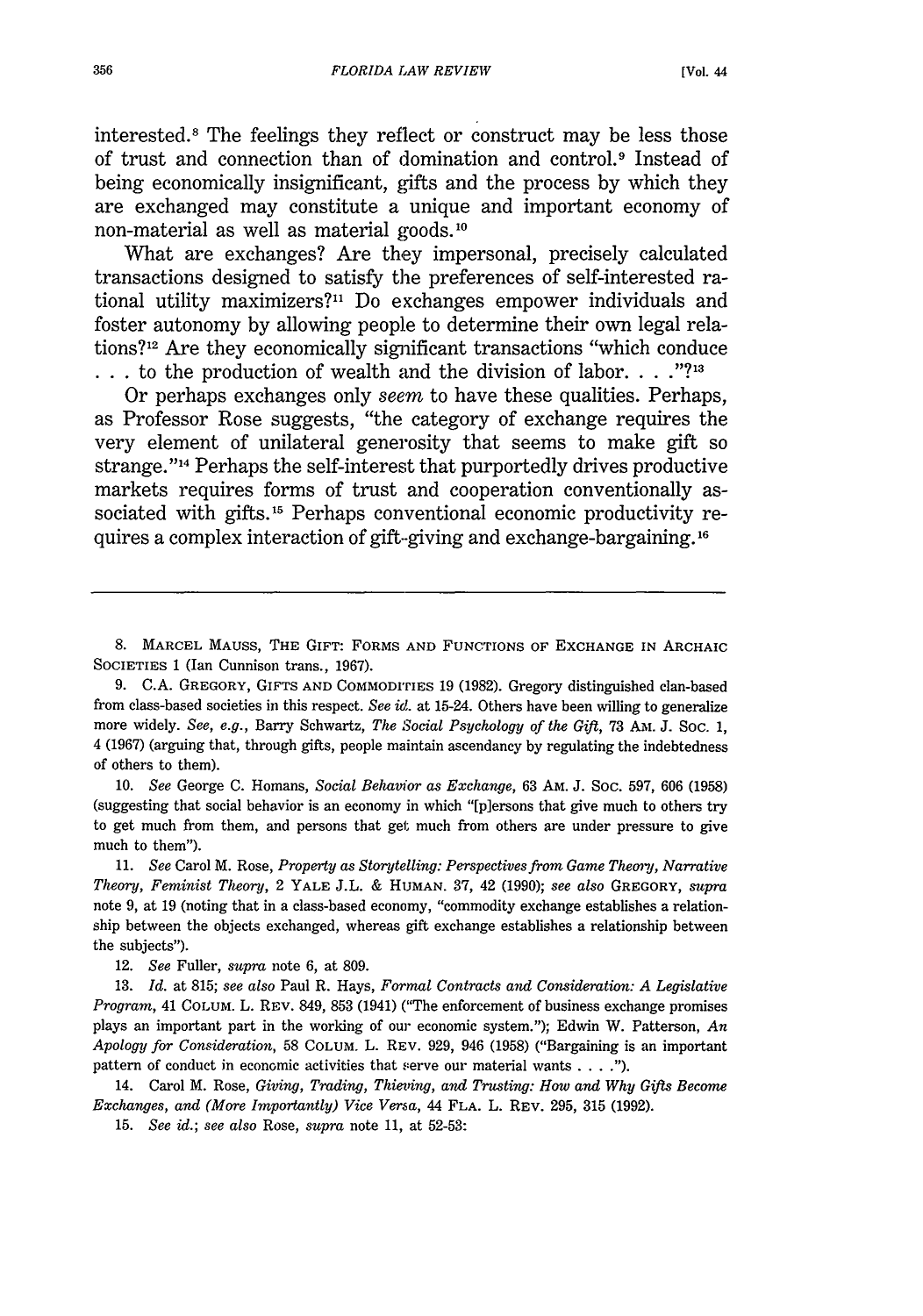1992]

As legal categories, then, "gifts" and "exchanges" seem remarkably unstable, both at the core and on the periphery. Definitions of each are seriously contested. Gifts may be understood either in terms of generosity and sentiment or in terms of selfishness and domineering power. 17 Exchanges may be understood either in terms of arm's length self-seeking or in terms of community-based trust.<sup>18</sup> These ambiguities within the definitions of the core concepts make it impossible to draw clear boundaries between the two categories and render it inevitable, as Professor Rose argues, that gifts will "leak" into exchange and vice versa.<sup>19</sup>

Does it matter that gifts and exchanges cannot be sustained as discrete categories? Why has the distinction seemed important? One arena in which the gift/exchange dichotomy has seemed salient is that of form: unlike exchanges, which have sometimes been seen as intrinsically self-policing,<sup>20</sup> gifts have traditionally been the subject of highly formal requirements, which are said to promote deliberation in giving and to enhance the reliability of the evidence that a gift has been made.<sup>21</sup> Yet many of the formalities of the law of donative transfers  $-$  especially those of wills law  $-$  have come under attack in recent

[T]here is a gap between the kind of self-interested individual who needs exclusive property to induce him to labor, and the kind of individual who has to be there to create, maintain, and protect a property regime. The existence of a property regime is not predictable from a starting point of rational self-interest....

Cooperation **. .** . is a preference ordering that the classical property theorists weren't counting on in theory, but that they can't do without.

## *Id.*

16. *See* Rose, *supra* note 14, at 315-16. "If we do not understand gift very well as a matter of economic theory . . **.** then we really do not understand exchange much better, because exchange depends at some deep level on giving. . . . [Exchange] make[s] the business world go round." *Id.* at 316-17.

- 17. *See* Baron, *supra* note 7, at 194-98.
- **18.** *See* Rose, *supra* note 14, at **308-13.**
- 19. *Id.* at **308-09.**

20. *See, e.g.,* Karl N. Llewellyn, *What Price Contract?* **-** *An Essay in Perspective,* 40 YALE L.J. 704, 743 (1931) ("The existence of bargain equivalency does indeed commonly evidence positively that the promise was deliberate **. .** . [and] gives . . . fair ground for believing that some promise was in fact made . **.. ").**

21. For the traditional arguments concerning the functions of form in donative transfers, see Ashbel G. Gulliver & Catherine J. Tilson, *Classification of Gratuitous Transfers,* 51 YALE L.J. 1, 1-5 (1941); Philip Mechem, *The Requirement of Delivery in Gifts of Chattels and of Choses in Action Evidenced by Commercial Instruments,* 21 U. ILL. L. REv. 341 (1926). For a critique of the functional justification, see Baron, *supra* note **7.**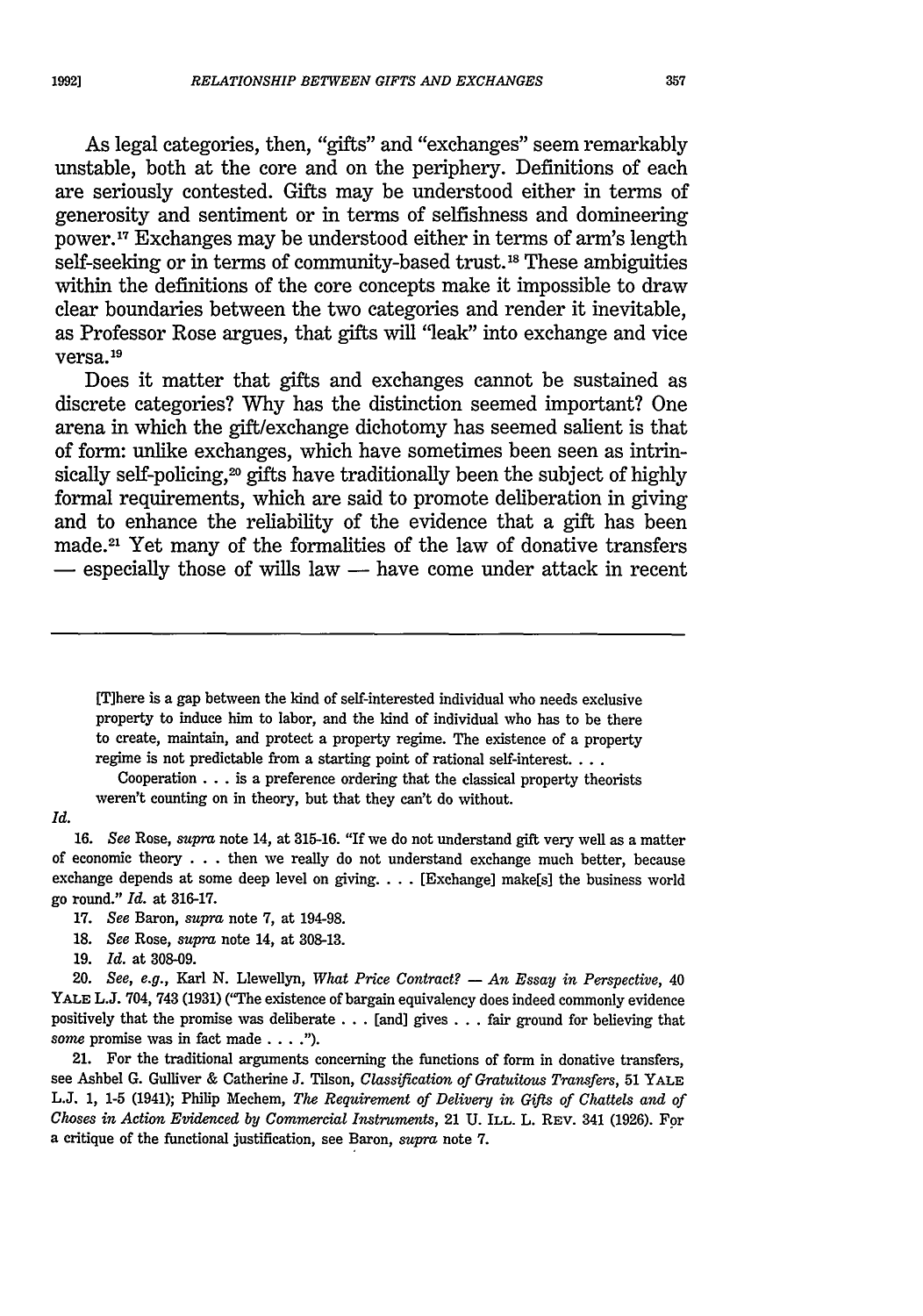years, 22 and a trend to reduce formalities is discernible in the 1990 revision of Article II of the Uniform Probate Code, which both eliminates many formalities altogether and also allows courts to excuse harmless errors in complying with those formalities that remain.<sup>23</sup> While formalism and the ideology it reflects are by no means dead. $24$ they are, thankfully, not flourishing either.

Putting aside matters of form, for what other reasons have we asked questions about the "nature" of giving and the differences between gifts and exchanges? Often it appears that we ask these questions in order to determine whether, as individuals, we are (or can learn to be) altruists or whether we are, instead, selfish egoists.<sup>25</sup> Consider, for example, Professor Rose's description of the "quintessential gift" as "an unforced, one-sided transfer, motivated by generosity and a spirit of selfless love without thought of reciprocity."<sup>26</sup> Surely if such gifts are given, then humans must be altruistic (or, at least, have altruistic possibilities). $27$ 

Motives, however, are never clear, as Professor Rose's "leakage" examples demonstrate.<sup>28</sup> Psychologists<sup>29</sup> and sociologists<sup>30</sup> have made

22. *See, e.g.,* John H. Langbein, *Substantial Compliance With the Wills Act,* 88 HARV. L. REV. 489 (1975); James Lindgren, *Abolishing the Attestation Requirement for Wills,* 68 N.C. L. REV. 541 (1990).

**23.** *See* UNIFORM PROBATE CODE art. II, pt. 5 (1990), especially § 2-503.

24. *See* Baron, *supra* note 7.

25. *See* ROBERTA G. SIMMONS ET AL., GIFT OF LIFE: THE SOCIAL AND PSYCHOLOGICAL IMPACT OF ORGAN TRANSPLANTATION 444-45 (1977) (examining the connection between giving and altruism in the context of organ donation); RICHARD M. TITMUSS, THE GIFT RELATION-SHIP: FROM HUMAN BLOOD TO SOCIAL POLICY 88-89, 198-99 (1971) (examining why people give blood); *see also* CHEAL, *supra* note 3, at 85-86 (describing the folk belief that gift giving derives from an *"ideology of love,"* according to which feelings of generosity "spring directly from the individual's being, without social intervention").

**26.** Rose, *supra* note 14, at **302.**

27. *See* SIMMONS ET AL., *supra* note 25, at 444 (suggesting that "altruistic behavior is intrinsically rewarding for great numbers of donors").

**28.** Rose, *supra* note 14, at **302-08.**

29. *See, e.g.,* Ronald Cohen, *Altrtism: Human, Cultural, or What?, in* ALTRUISM, SYM-PATHY, AND HELPING: PSYCHOLOGICAL AND SOCIOLOGICAL PRINCIPLES 79, 82-83 (L. Wispé ed., 1978) (describing the "hedonistic paradox" whereby "even the most unselfish act may produce a psychological reward for the actor"): Martin L. Hoffman, *The Development of Empathy, in* ALTRUISM AND HELPING BEHAVIOR: SOCIAL, PERSONALITY, AND DEVELOPMEN-TAL PERSPECTIVES 41 (J. Phillippe Rushton & Richard M. Sorrentino eds., **1981)** (suggesting that hidden, unconscious, or tacit self-regarding motives can always be seen as constituting the "real" source of apparently other-oriented behavior).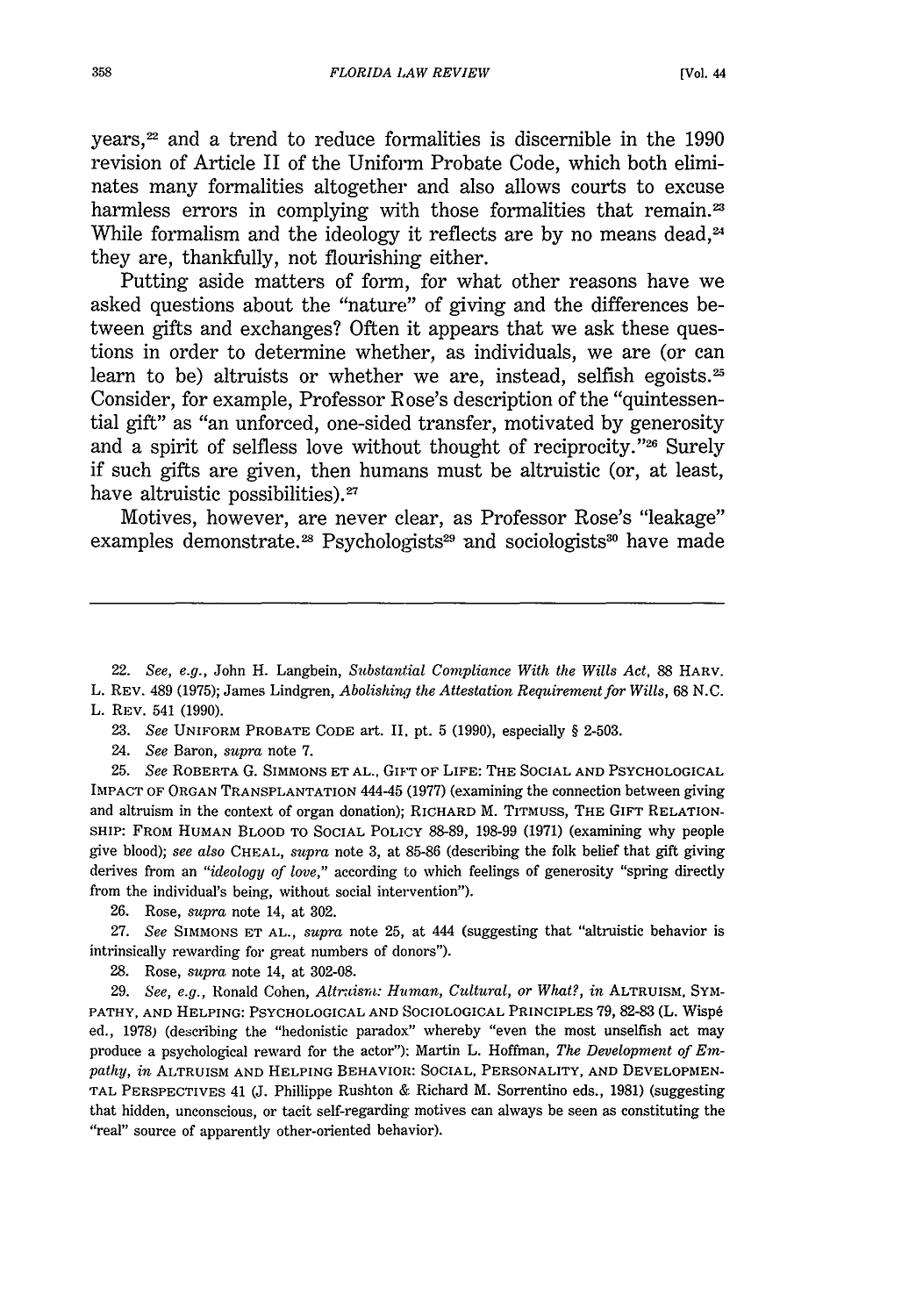the same point: unconsciously, we may behave altruistically  $-$  help others — for selfish, egoistic reasons.<sup>31</sup> If the "pure gift"<sup>32</sup> is never given, then maybe we are not altruistic after all.

Or maybe we have been seeking altruism in the wrong place. Professor Rose challenges the conventional association of exchange with self-interest<sup>33</sup> and suggests that at least some degree of "unilateral generosity"<sup>34</sup> is necessary to "make the business world go round."<sup>35</sup> In this view, altruism is very much alive, but it is hidden under the deceptively coercive exterior of the state<sup>36</sup> and the falsely selfish appearance of the market.

There is a descriptive point to be made here: just as the category "gift" is shot through with behaviors and consequences we conventionally associate with the category "exchange,"<sup>37</sup> so the category "exchange" is shot through with "giving."<sup>38</sup> To the extent that we believe that legal distinctions can and ought to be based on real differences in human behavior, there is something wrong with the categories; they don't "fit" the facts.3 9 Categories that require transactions to be one-sided *or* two-sided, other-directed or self-interested, generous *or* selfish are not terribly helpful if human motivations are inevitably complex and mixed.<sup>40</sup>

30. *See, e.g.,* PETER M. **BLAU, EXCHANGE AND** POWER IN SOCIAL **LIFE** 17 (1964) (stating that beneath the apparent "altruism" of social life is an underlying "egoism": "the tendency to help others is frequently motivated by the expectation that doing so will bring social rewards  $\ldots$  .").

31. For a provocative challenge to this point, see Jon Elster, *Selfishness and Altruism, in* BEYOND SELF-INTEREST 44 (Jane J. Mansbridge ed., 1990).

32. Rose, *supra* note 14, at 316.

- **33.** *Id.* at 308-14.
- 34. *Id.* at 315.
- **35.** *Id.* at 317.

**36.** *Id.* at 314-15. Professor Rose's treatment of Leviathan is a bit ambiguous. Leviathan is coercive in "forc[ing] upon us an involuntary reciprocal exchange." *Id.* at 314. Yet Leviathan "rests on an initial act of giving too. . . ." Id. at 315. Does the initial gift of the organizational efforts necessary, in Professor Rose's view, to create the state render Leviathan's enforcement of contracts less coercive?

37. *See* Baron, *supra* note **7,** at 194-98.

**38.** Rose, *supra* note 14, at 315.

**39.** *See* Jay M. Feinman, *The Jurisprudence of Classification,* 41 **STAN.** L. REV. 661, 679 (1989) (describing the use of factual similarities and differences in schemes of legal classification).

40. *See* Aijun Appadura, *Introduction: Commodities and the Politics of Value, in* THE SOCIAL LIFE **OF THINGS,** *supra* note 2, at **3,** 11-12 ("Gifts, and the spirit of reciprocity,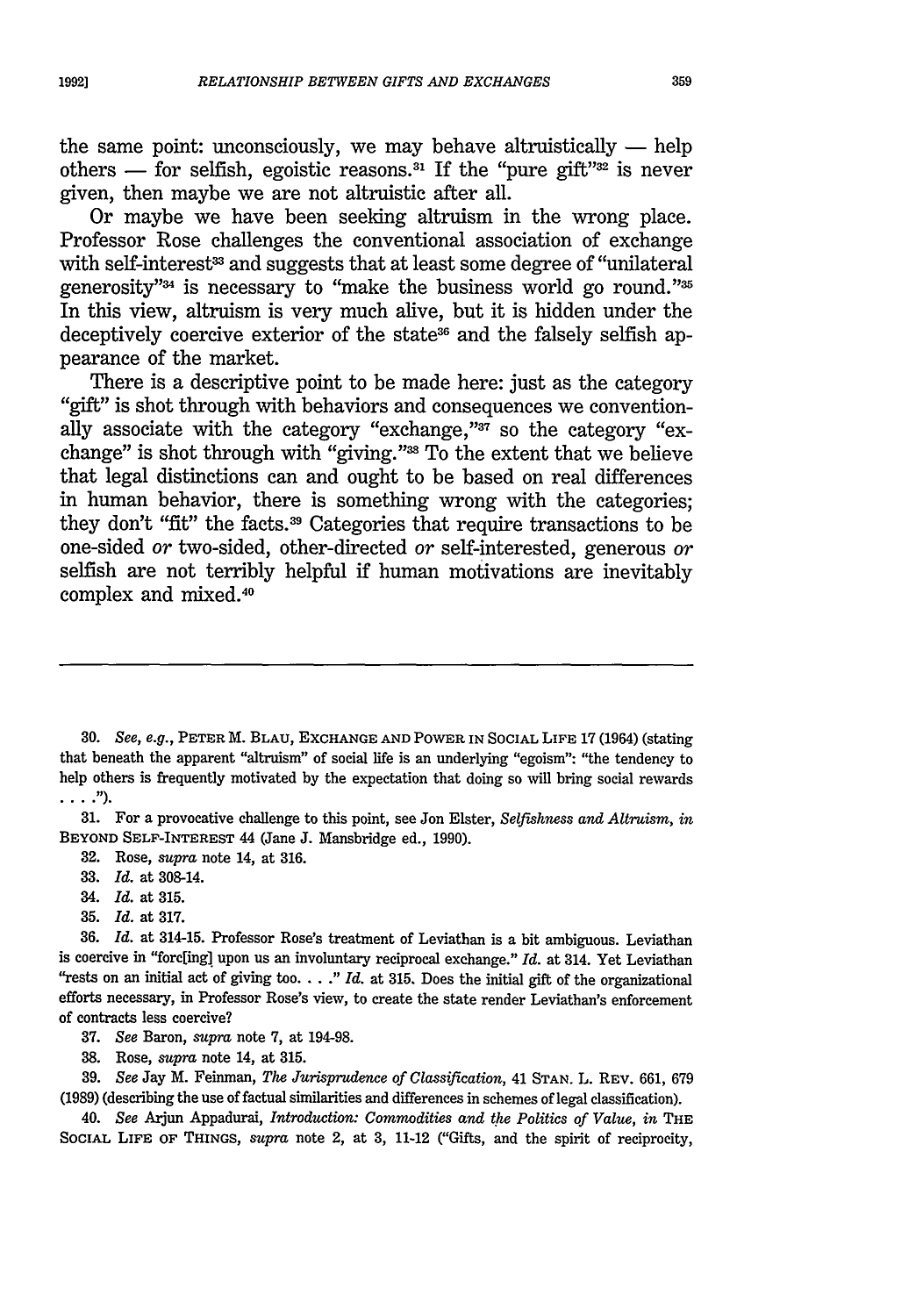The problem may be deeper than is conveyed in the hackneyed notion of "mixed motives." It may derive from the law's underlying, oversimplified, conception of the human purposes served by both gifts and exchanges. Notwithstanding doctrines that treat gifts and exchanges as fundamentally different types of transactions,<sup>41</sup> the law assumes that both are animated by atomistic individualism. Both, after all, are means of disposing of property, and there is no doubting the association between property and individual autonomy in our legal and social theory.<sup>42</sup> Whether by making unilateral, economically sterile<sup>43</sup> "gifts," or by entering into bilateral, wealth-enhancing "exchanges," individuals are seen as expressing and actualizing their "freedom"; freedom of disposition, freedom of testation, freedom of contract, freedom of choice.<sup>44</sup>

Professor Rose is not alone in questioning this vision of autonomous individuality based on "free" choices. Martha Minow, for example, has suggested that "this notion of the autonomous rights-bearing individual presupposes a community  $-$  a community willing to recognize and enforce individual rights. . **.** . Autonomy, even as an aspiration, is

sociability, and spontaneity in which they are typically exchanged, usually are starkly opposed to the profit-oriented, self-centered, and calculated spirit that fires the circulation of commodities.

**. . .** [T]his is a simplified and overdrawn series of contrasts."); Jane J. Mansbridge, *Preface, in* BEYOND SELF-INTEREST, *supra* note 34, at x-xi ("Before modern social science began to rely so exclusively on self-interest to explain human action, most major thinkers realized that human beings had benevolent and malevolent as well as self-interested motives.").

41. For discussions of some of these differences, see Baron, *supra* note 7; Mary Louise Fellows, *Donative Promises Redux, in* PROPERTY LAW **AND LEGAL EDUCATION: ESSAYS IN** HONOR OF **JOHN** E. CRIBBET 27 (Peter Hay & Michael H. Hoeflich eds., 1988); John H. Langbein & Lawrence W. Waggoner, *Reformation of Wills on the Ground of Mistake: Change of Direction in American Law?,* 130 U. PA. L. REv. 521 (1982).

42. *See, e.g.,* Mary Louise Fellows, *In Search of Donative Intent,* 73 IOWA L. REV. 611, 611 n.1 (1988) ("No one disputes the influence of individualism on the Western concept of property."); Carol M. Rose, *Crystals and Mud in Property Law,* 40 **STAN.** L. REV. 577, 605 (1988) ("[I]t seems no coincidence that the doctrines of fixed promisekeeping and fixed property entitlements developed more or less contemporaneously with a social theory that originally envisioned a radical separateness among human beings.").

43. *See supra* note 6.

44. *See* Baron, *supra* note 7, at 158 n.4, 167 n.62 (examining donative transfers as the expression of freedom); Fuller, *supra* note 6, at 806 (examining exchange as the expression of freedom: "When a court enforces a promise it is merely arming with legal sanction a rule **...** previously established by the party himself."). However, the connection between choice and freedom has been questioned. *See* Gregory S. Alexander, *Freedom, Coercion, and the Law of Servitudes,* 73 CORNELL L. REV. 883, 884-85 (1988).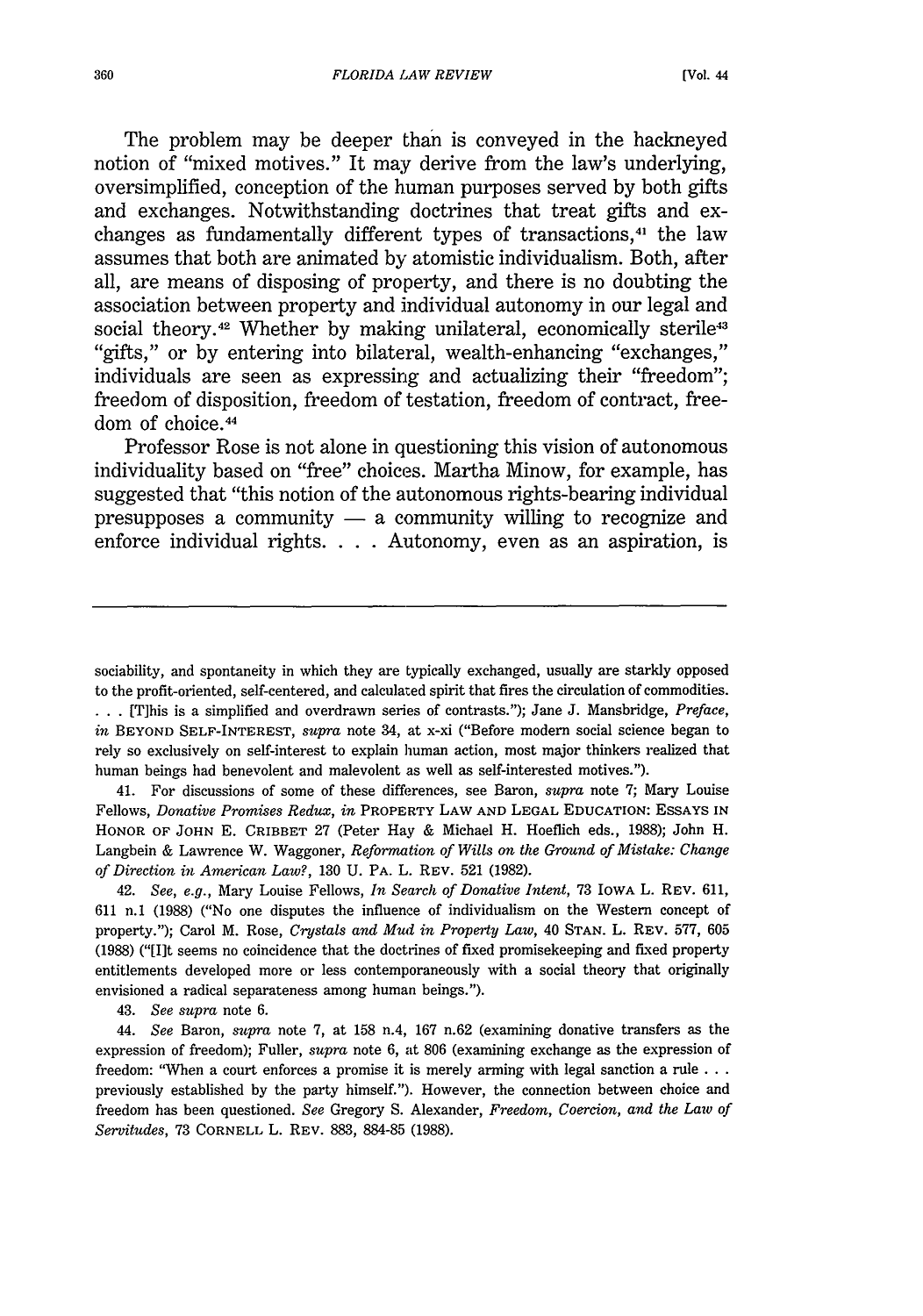the invention of a cultural and linguistic community."<sup>45</sup> No wonder, then, that we cannot realize ourselves as "free" individuals through self-seeking exchange except by "giving" a little, that is, by recognizing and trusting others. 46 Conventional images of gifts and exchanges alike seem impoverished by the internally-contradictory, unworkable assumption of a radical separation between self and other.

Rethinking the gift/exchange dichotomy, then, may require a rethinking of our idea of individualism as freedom from others. 47 It may be perfectly accurate to say, as conventional wisdom has it, that in giving and exchanging we express individualism. But that individualism does not have to imply separation. We give *to* others, and we trade *with* others; neither activity can be done by any individual alone. If these activities are expressions of autonomy, then it may be appropriate to reconceive autonomy in terms of relationship or connection. As Jennifer Nedelsky has suggested, "people do not exist in isolation, but in social and political relations. People develop their predispositions, their interests, their autonomy  $-$  in short, their identity **-** in large part out of these relations. ' 48 Professor Rose is right to remind us that the interconnected processes of giving and exchanging help constitute us not as isolated, selfish individuals but as a culture or community. <sup>49</sup>

Nonetheless, while I am heartily in favor of any project that encourages us to rethink the relationship between the individual and the community, I am not entirely comfortable with the notion of the market

45. **MARTHA MINOW, MAKING ALL THE DIFFERENCE: INCLUSION,** EXCLUSION, **AND AMERICAN** LAW **300 (1990).**

46. *See* Rose, *supra* **note 14,** at **310.** Competition for the lion's share of the positive gains from an exchange can prevent exchange; to avoid this haggling problem, "one party or both parties may simply be generous... *" Id.*

47. On the American idea of autonomy as a wall of rights isolating individuals from potentially-threatening others, see Jennifer Nedelsky, *Law, Boundaries, and the Bounded Self,* **30 REPRESENTATIONS,** Spring 1990, at 162, 167.

48. Jennifer Nedelsky, *Reconceiving Autonomy: Sources, Thoughts and Possibilities, 1* YALE J.L. & FEMINISM 7, 21 (1989); *see also* MINOW, *supra* note 45, at 302-03 (noting that "[e]ach statement of an individual's rights implicitly or explicitly draws reference to others and thus expresses interconnection at the very moment that the individual asserts his or her autonomy. . . . [A]ll rights claims imply relationships among mutually dependent members of a community.").

49. *See* Rose, *supra* nofe 14, at **316** ('"he 'exchange gift' looks forward to a future history of dealings, and it leads to all the branching and variety that comes with a history and ultimately a culture.").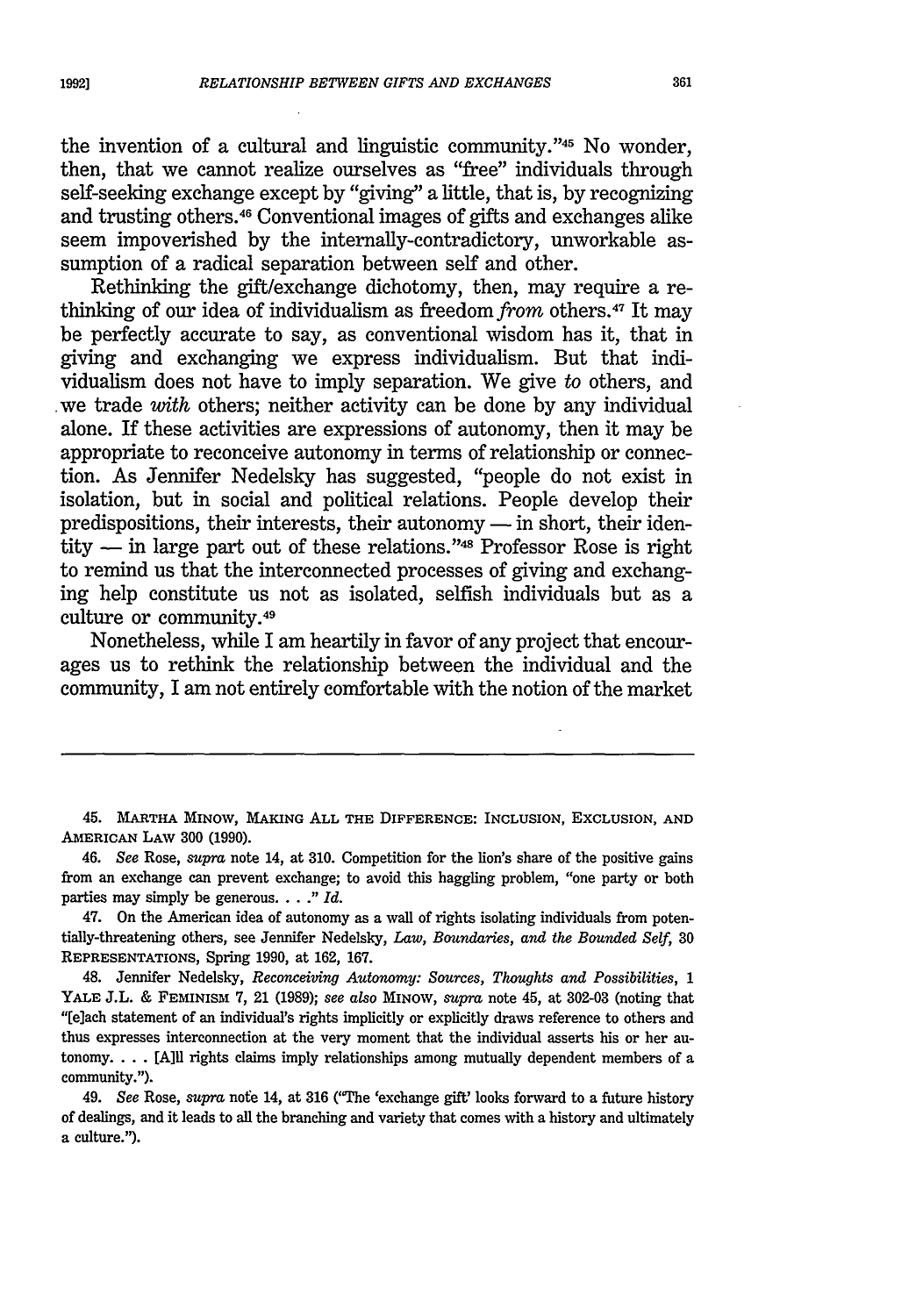as the medium for the cultivation and vindication of trust. Professor Rose relies on relational contract and game theories to assert that there is a good deal of flexibility and cooperation among business dealers and that "[t]he sharp bargainer is by no means the image of success in commerce . . . .<sup>"50</sup> All this may be so, but I wonder how many ordinary consumers would describe even their years of shopping at the same neighborhood supermarket as a series of "successive trustful relations."<sup>51</sup> Between the "twilight edges of the market," where one-shot dealers trade with "gullible strangers,"<sup>52</sup> and the realm of *"doux commerce,"* in which "trade and commerce **...** soften manners and make those engaged in commerce more attentive to the needs of others."<sup>53</sup> lies a large grey area.

As Professor Rose has noted elsewhere, the rhetoric we use about ourselves and our institutions can matter a great deal.<sup>54</sup> I understand her now to assert that insofar as the "powerfully self-interested rhetoric of contract law"<sup>55</sup> assumes "a world of individuals whose dealings with each other are based on entitlement and self-interest rather than fellow-feeling,"<sup>56</sup> it is both incomplete and inaccurate because it leaves out the "systematic" element of gift that lies "at the center of quite normal kinds of exchanges."<sup>57</sup> Yet I am concerned that we not substitute for the old rhetoric simply a new, equally-misleading rhetoric which suggests that, in fact, we have little to fear from the market. Just as over-differentiating gifts from bargains can devalue "giving' compared to "commodity exchange,"<sup>58</sup> so, I fear, emphasizing the pervasiveness of trust in trade can legitimate market processes that, to many, are experienced as neither kindly nor amicable.<sup>59</sup>

50. *Id.* at 310.

- 52. *Id.* at 310.
- 53. *Id.* at 313.

54. *See* Rose, *supra* note 42, at 610 ("[A]s *rhetoric,"* crystalline, formal rules and muddy, flexible standards "suggest quite different ways that each self-contained individual should behave and converse with all those other self-contained individuals.").

- 55. Rose, *supra* note 14, at 311.
- 56. Rose, *supra* note 42, at 605.
- 57. Rose, *supra* note 14, at 311; *see id.* at 315-16.
- **58.** *See* Baron, *supra* note 7, at 189, 200-01.

59. For a discussion of the way ideas can function "hegemonically" to legitimate the status quo by encouraging the view that things are already about as good as they can be, see Robert W. Gordon, *New Developments in Legal Theory, in* THE POLITICS OF LAW: A PROGRESSIVE **CRITIQUE** 413, 418 (David Kairys, rev. ed. 1990).

<sup>51.</sup> *Id.* at 316.